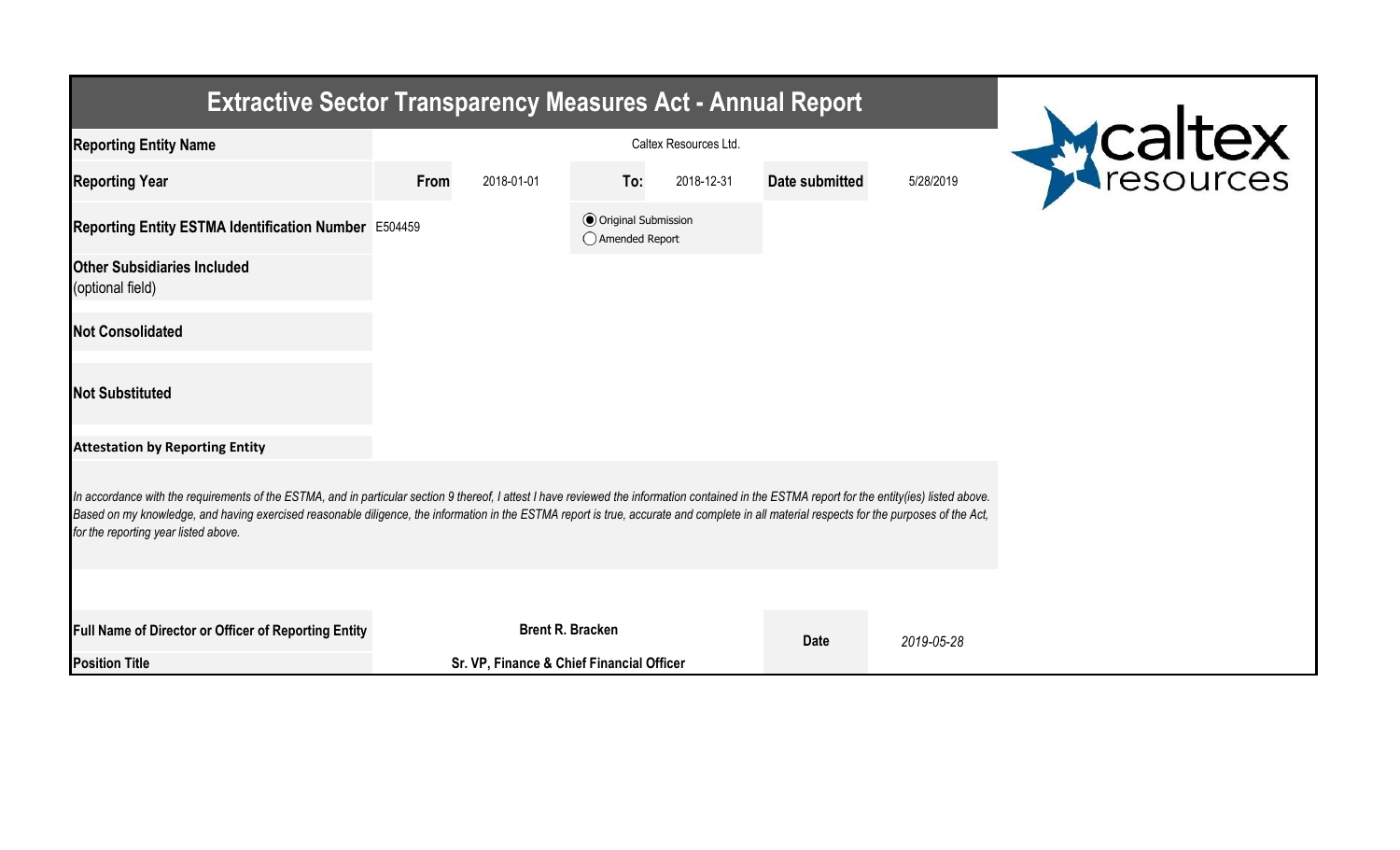| <b>Extractive Sector Transparency Measures Act - Annual Report</b>                                                                                                               |                                           |                                                                                                                                |                                         |                                                    |                         |                                |                |                  |                                                  |                                      |                                                                                                                                                   |  |  |
|----------------------------------------------------------------------------------------------------------------------------------------------------------------------------------|-------------------------------------------|--------------------------------------------------------------------------------------------------------------------------------|-----------------------------------------|----------------------------------------------------|-------------------------|--------------------------------|----------------|------------------|--------------------------------------------------|--------------------------------------|---------------------------------------------------------------------------------------------------------------------------------------------------|--|--|
| <b>Reporting Year</b><br><b>Reporting Entity Name</b><br><b>Reporting Entity ESTMA</b><br><b>Identification Number</b><br><b>Subsidiary Reporting Entities (if</b><br>necessary) | From:                                     | 2018-01-01                                                                                                                     | To:<br>Caltex Resources Ltd.<br>E504459 | 2018-12-31<br><b>Currency of the Report</b><br>CAD |                         |                                |                |                  |                                                  |                                      |                                                                                                                                                   |  |  |
| <b>Payments by Payee</b>                                                                                                                                                         |                                           |                                                                                                                                |                                         |                                                    |                         |                                |                |                  |                                                  |                                      |                                                                                                                                                   |  |  |
| Country                                                                                                                                                                          | Payee Name <sup>1</sup>                   | Departments, Agency, etc<br>within Payee that Received<br>Payments <sup>2</sup>                                                | <b>Taxes</b>                            | <b>Royalties</b>                                   | Fees                    | <b>Production Entitlements</b> | <b>Bonuses</b> | <b>Dividends</b> | Infrastructure<br>Improvement<br><b>Payments</b> | <b>Total Amount paid to</b><br>Payee | Notes <sup>34</sup>                                                                                                                               |  |  |
| Canada                                                                                                                                                                           | Alberta Petroleum Marketing<br>Commission |                                                                                                                                |                                         | 6,500,000                                          |                         |                                |                |                  |                                                  | 6.500.000                            | Royalties paid in-kind and are valued at fair<br>market value of the volumes taken in-kind<br>based on Caltex realized sales price each<br>month. |  |  |
| Canada                                                                                                                                                                           | Government of Alberta                     | Alberta Energy Regulator,<br>Worker's Compensation Board of \$<br>AB                                                           | 560,000                                 |                                                    | 420,000<br>\$           |                                |                |                  |                                                  | 980,000<br>-S.                       | Freehold Mineral Tax. Worker's<br>Compensation and Orphan Well<br>Levies/Admin Fees                                                               |  |  |
| Canada                                                                                                                                                                           | Government of Saskatchewan                | Ministry of the Economy<br>Minister of Finance<br>Ministry of Agriculture<br>Saskatchewan Workers<br><b>Compensation Board</b> | 1,300,000 \$<br>$$^{\circ}$             | 5,720,000 \$                                       | 240,000                 |                                |                |                  |                                                  | 7,260,000                            | SK Resource Surcharge, Crown Royalties,<br>and Orphan Well Levies/Admin Fees                                                                      |  |  |
| Canada                                                                                                                                                                           | Municipal District of Provost             |                                                                                                                                | $\mathbb{S}$<br>600,000                 |                                                    | 150,000<br>$\mathsf{s}$ |                                |                |                  |                                                  | 750,000<br>$\mathbf{s}$              | Municipal property taxes &<br>well drilling equipment fees                                                                                        |  |  |
| Canada                                                                                                                                                                           | Municipal District of<br>Wainwright       |                                                                                                                                | 100,000<br>$\sqrt{2}$                   |                                                    |                         |                                |                |                  |                                                  | 100,000<br>-S                        | Municipal property taxes                                                                                                                          |  |  |
| Canada                                                                                                                                                                           | Rural Municipality of Eye Hill            |                                                                                                                                | $\mathbb{S}$<br>280,000                 |                                                    |                         |                                |                |                  |                                                  | 280,000<br><b>S</b>                  | Municipal property taxes                                                                                                                          |  |  |
| Canada                                                                                                                                                                           | Rural Municipality of<br>Grandview        |                                                                                                                                | 160,000<br>$\sqrt{2}$                   |                                                    |                         |                                |                |                  |                                                  | 160,000<br>-S                        | Municipal property taxes                                                                                                                          |  |  |
| Canada                                                                                                                                                                           | Rural Municipality of Hearts<br>Hill      |                                                                                                                                | $\mathbb{S}$<br>260,000                 |                                                    |                         |                                |                |                  |                                                  | 260,000<br>-S                        | Municipal property taxes                                                                                                                          |  |  |
| Canada                                                                                                                                                                           | Rural Municipality of Mariposa            |                                                                                                                                | 350,000<br>$\sqrt[6]{\frac{1}{2}}$      |                                                    |                         |                                |                |                  |                                                  | 350,000<br>- 5                       | Municipal property taxes                                                                                                                          |  |  |
|                                                                                                                                                                                  |                                           |                                                                                                                                |                                         |                                                    |                         |                                |                |                  |                                                  |                                      |                                                                                                                                                   |  |  |
| <b>Additional Notes:</b>                                                                                                                                                         |                                           |                                                                                                                                |                                         |                                                    |                         |                                |                |                  |                                                  |                                      |                                                                                                                                                   |  |  |